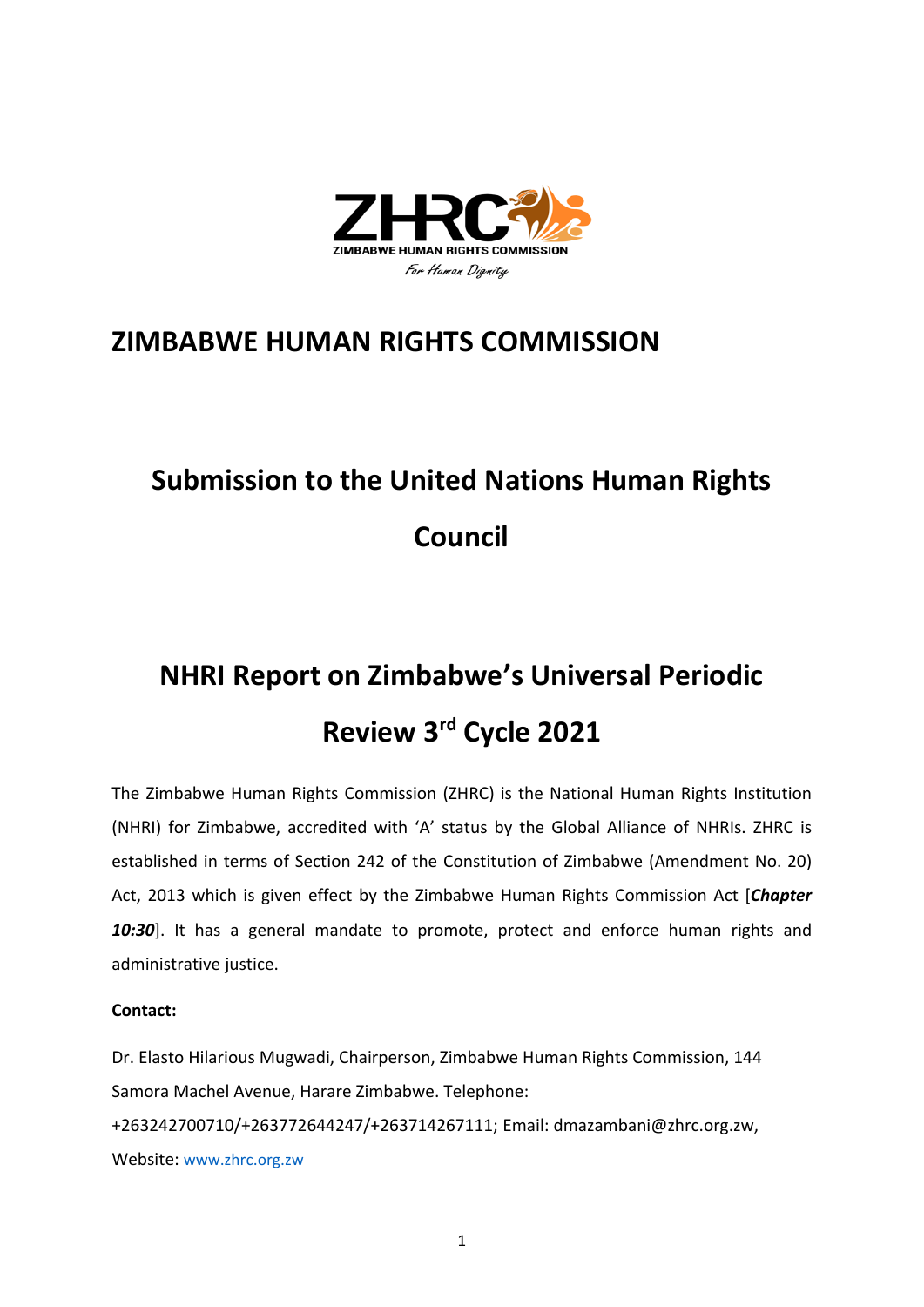#### **PART I. INTRODUCTION**

## **Background**

During the current reporting period of the Universal Period Review (UPR), the ZHRC received and attended to complaints, investigated human rights violations, produced reports containing recommendations on various human rights issues to the Government of Zimbabwe (GoZ). The ZHRC raised awareness on human rights and monitored the human rights situation in the country and the implementation of UPR Recommendations.

#### **Scope and Methodology**

This Report was informed by information gathered by the ZHRC<sup>i</sup>, stakeholder consultations and validation meetings which included the GoZ Ministries, Independent Commissions, Thematic Committees from Parliament and Civil Society Organisations (CSOs) as well as evidence-based data from desk research.

## **PART II. NEW DEVELOPMENTS AND HUMAN RIGHTS**

## **Establishment of the Second Republic**

1. In November 2017, Zimbabwe experienced <sup>a</sup> political change which saw the former President R. G. Mugabe resigning after the Zimbabwe Defence Forces implemented "Operation Restore Legacy" which was justified on the need to address the deteriorating political and socio-economic situation in the country. This resulted in the establishment of the Second Republic led by His Excellency E. D. Munangagwa who committed to strengthening of democracy, rule of law, respect for human rights and freedoms and upholding the Constitution of Zimbabwe.

#### **Economic Policies Inconsistencies**

2. The gazetting of the Statutory Instrument (S.I) 142 of 2019 saw government abolishing the use of the multi-currency system in Zimbabwe which had been in operation since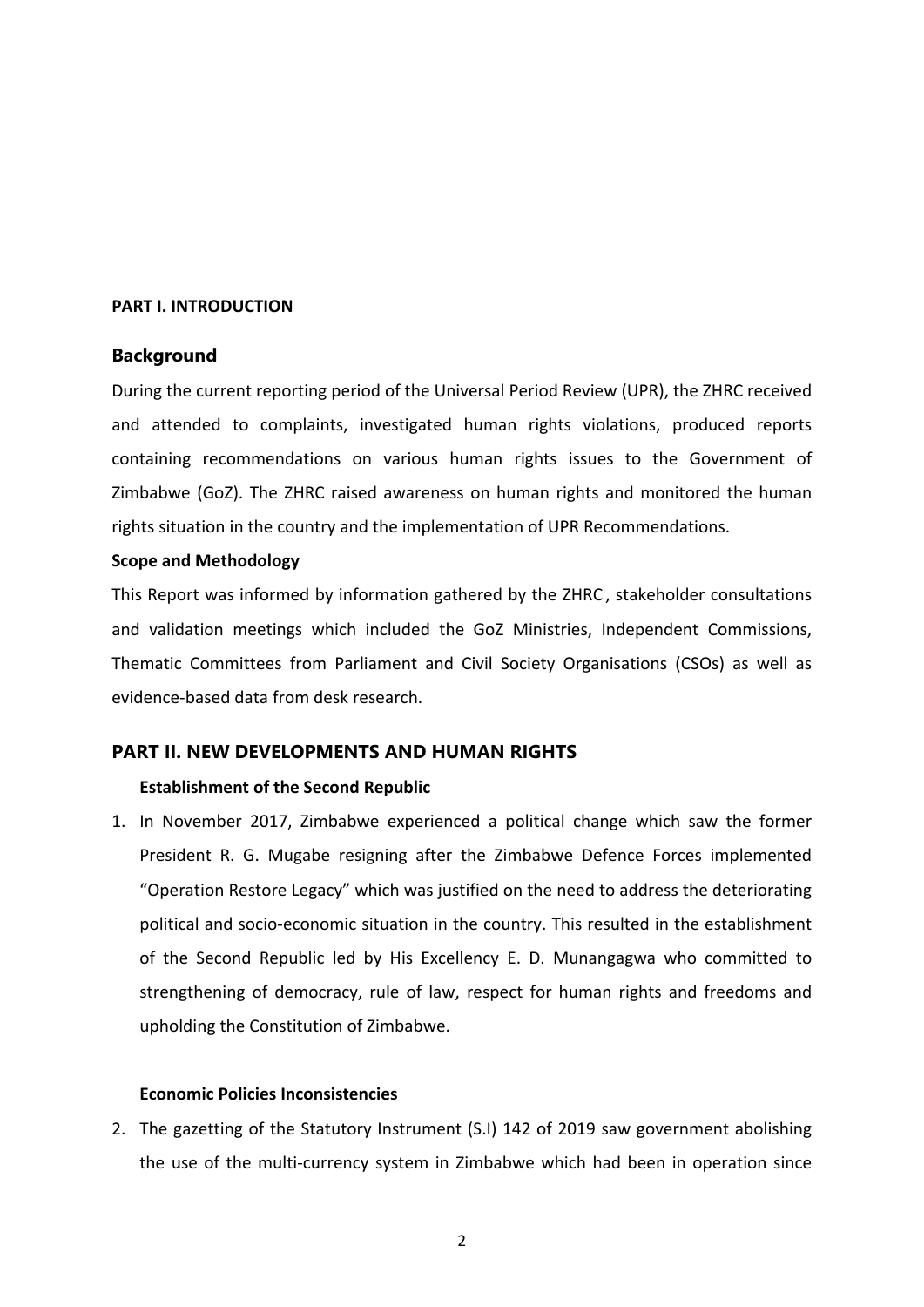2009. The Zimbabwe dollar became the sole currency for legal tender. SI 85 of 2020 once more legalised the use of foreign currency for domestic transactions. Such policy inconsistencies, lack of stability of the currency and low productivity impacted negatively on the enjoyment of socio-economic rights. As <sup>a</sup> result, citizens continue to grapple with hyper-inflation, erosion of incomes, pensions and savings and decline in service delivery.

#### **Cyclone Idai**

- 3. Zimbabwe has not been spared from the ravages of natural disasters due to climate change. ZHRC welcomed efforts by the GoZ in addressing the humanitarian crisis caused by the cyclone which devastated the eastern and south-eastern parts of the country.<sup>i</sup> However, ZHRC<sup>iii</sup> is concerned about the inadequate provision of decent housing, food aid, water, medical services, rehabilitation of health and educational infrastructure. Concern was further noted on the vulnerabilities of women which included genderbased violence, lack of access to HIV treatment, sexual and reproductive services, and unaffordable costs of sanitary ware.
- 4. ZHRC recommends the GoZ to:
	- a. Strengthen collaborations with development partners for technical and financial support to ensure sustainable reconstruction of infrastructure.
	- b. Ensure that vulnerable groups (including persons with disabilities, minority groups, Internally Displaced Persons (IDPs) children and women) have access to social services as education, health and access to documentation in <sup>a</sup> manner that is inclusive.

## **COVID-19 Pandemic**

- 5. The COVID-19 pandemic affected enjoyment of human rights across various sectors. The GoZ is commended for promulgating effective preventive and restrictive measures which include lockdowns, testing, isolation, quarantining, treatment, and vaccine roll out.
- 6. However, ZHRC was concerned about the:
	- a. Limited social protection measures to safeguard the livelihoods of citizens.

3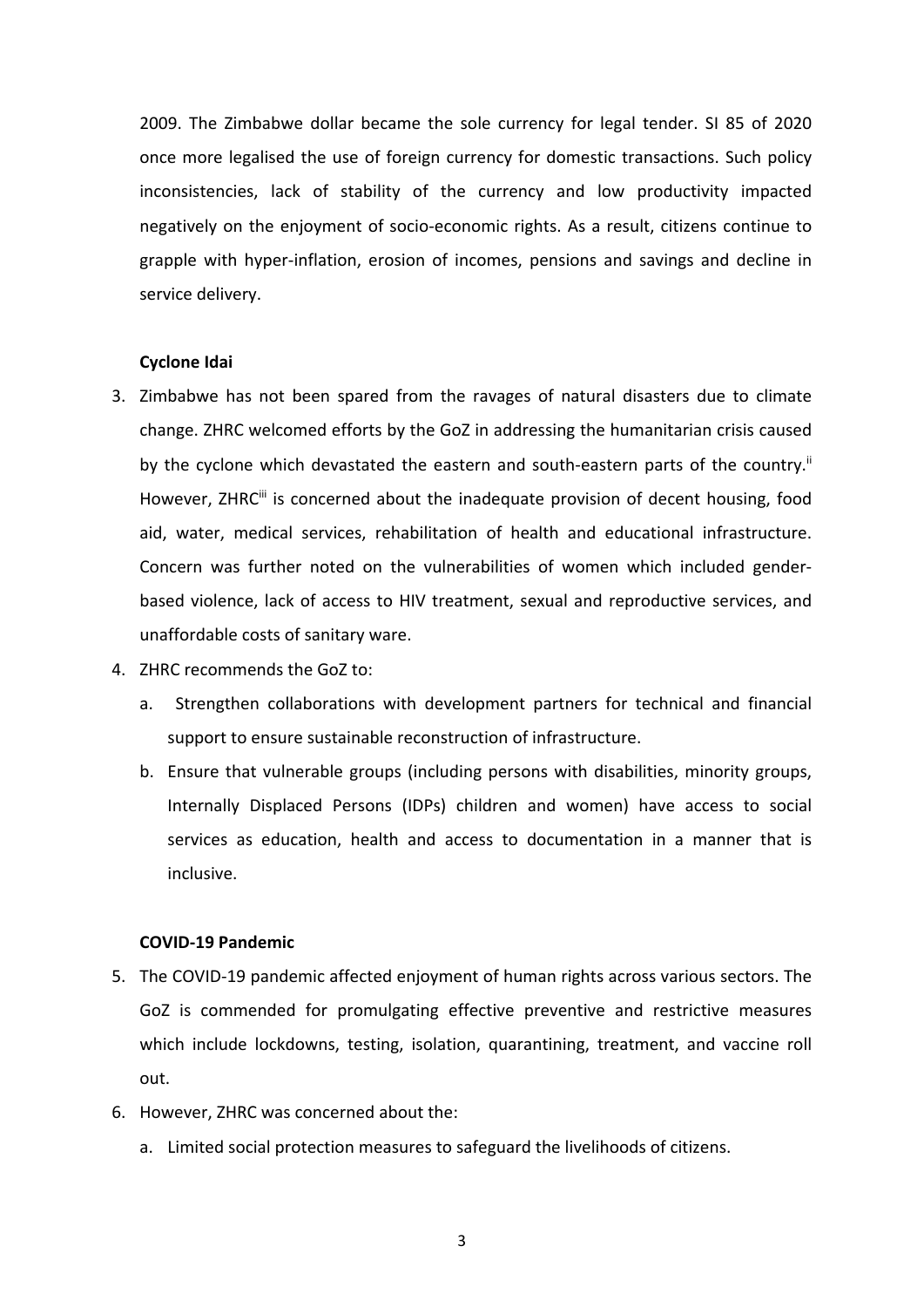- b. Insufficient Personal Protective Equipment (PPEs) for frontline workers noted at the start of the lockdown.
- c. Suspension of electoral processes such as by-elections.
- d. Cases of harassment and assault of citizens in the process of enforcement of the lockdown regulations and limited access to justice for vulnerable groups during lockdown<sup>iv</sup>.
- e. The impact of COVID-19 restrictions which included limited access to courts, access to SRHR services.
- 7. ZHRC recommends the GoZ to:
	- a. Ensure that its responses restricting human rights for reasons of public health to protect the population must be lawful, necessary, and proportionate<sup>v</sup>.
	- b. Resume electoral processes in line with COVID-19 regulations and World Health Organisation guidelines.
	- c. To ensure that cases of SGBV are prioritised in Courts during lockdown periods.
	- d. Ensure that chronic patients continue to access health services even during lockdown.
	- e. Strengthen social security measures to cushion vulnerable groups.

## **PART III. IMPLEMENTATION OF UPR RECOMMENDATIONS FROM PREVIOUS CYCLES**

## **Ratification and Domestication of International Human Rights Instruments: UPR Recommendation 132.33**

- 8. During the current cycle, the GoZ did not ratify any of the recommended core international human rights instruments.
- 9. During its first review, the GoZ accepted <sup>a</sup> recommendation to ratify CAT. On the second review, Zimbabwe retracted its commitment to ratify CAT citing the adequacy of domestic legislation to protect citizens against torture. ZHRC is concerned that the cited constitutional provision has not been instrumental in addressing allegations of torture by human rights defenders in Zimbabwe.
- 10. ZHRC recommends the GoZ to: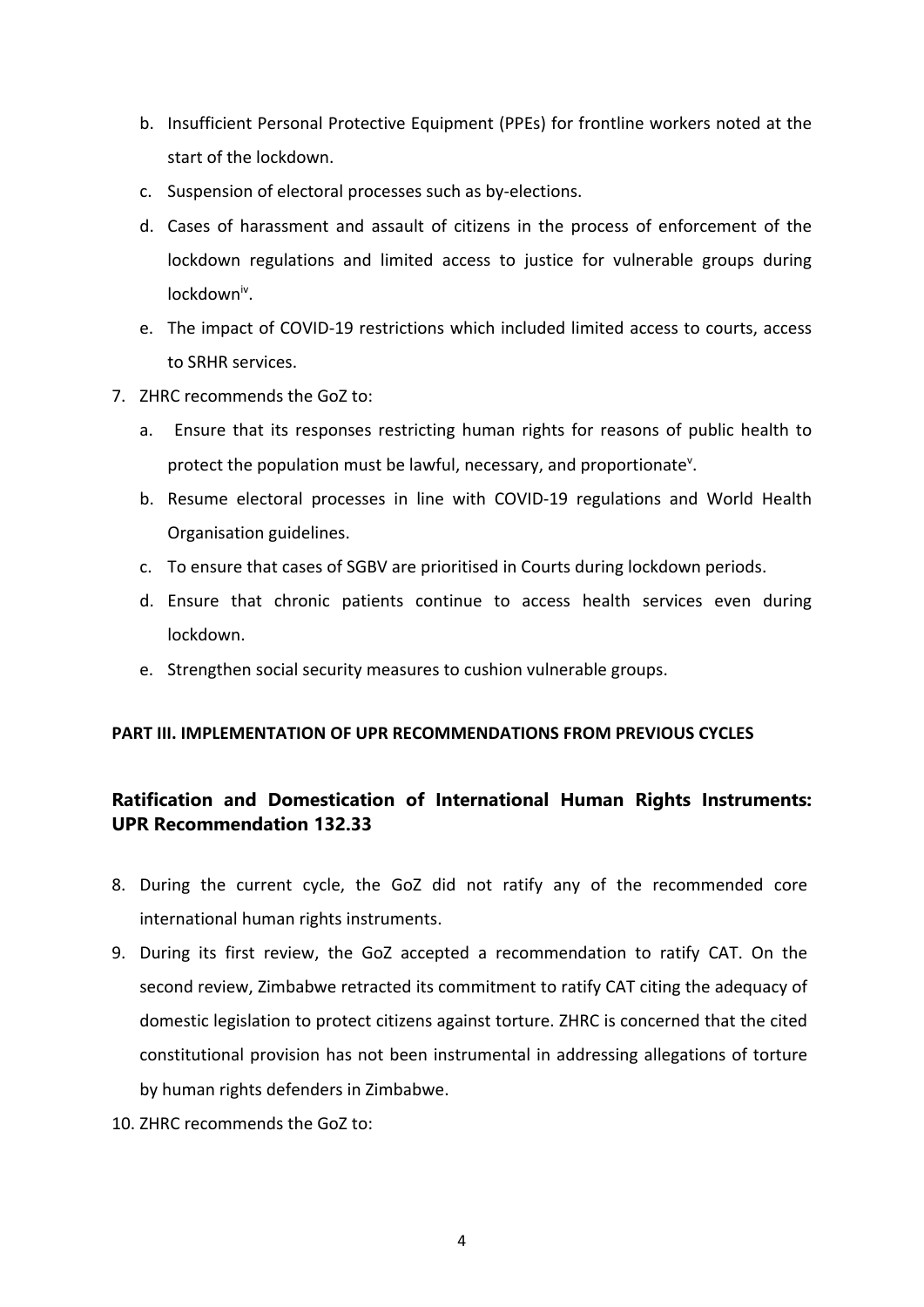a. Ratify recommended core international human rights instruments including the 1961 Convention on the Reduction of Statelessness and the United Nations Convention against Torture.

### **Cooperation with Treaty Bodies: UPR Recommendations 131.49, 131.50, 131.51**

- 11. While the GoZ is commended for submitting and presenting the African Charter on Human and Peoples Rights Report and the Report on the Protocol to the African Charter on Human and People's Rights on the Rights of Women in Africa in November 2019<sup>vi</sup> as well as the Convention on the Elimination of all forms of Discrimination against Women in February 2020<sup>vii</sup>, several reports remain outstanding. The notable ones include:
	- a. The United Nations (UN) International Covenant on Civil and Political Rights which was last reported in 1998.
	- b. The UN International Covenant on Economic, Social and Cultural Rights which was last reported in 1995.
	- c. The UN Convention on the Rights of Persons with Disabilities which has never been reported on since 2013 when Zimbabwe ratified the Treaty.
	- d. The UN Convention on the Elimination of Racial Discrimination which was last reported in 1998.
	- e. The African Charter on the Rights and Welfare of the Child which was last reported on in 2014.
- 12. ZHRC recommends the GoZ to:
	- a. Report on all outstanding ratified core instruments and their optional protocols.
	- b. Financially and technically strengthen the national reporting and follow up mechanism: the Inter-Ministerial Committee on Human Rights and International Humanitarian Law (IMC-HR-IHL).

## **Strengthening the National Human Rights Institution: UPR Recommendation 131.26**

13. The ZHRC which has <sup>a</sup> dual mandate is inadequately funded and understaffed to effectively implement the mandate.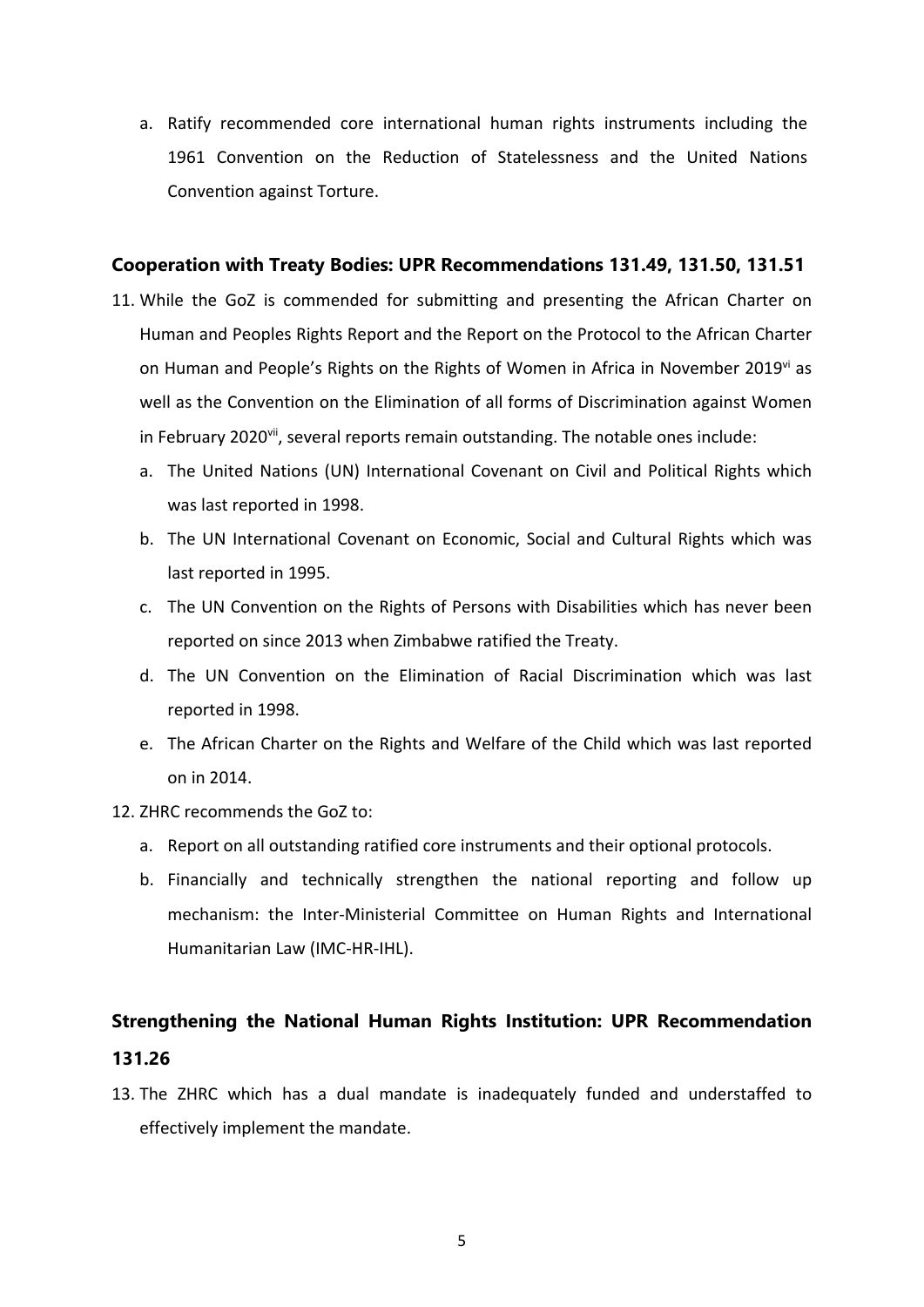- 14. The ZHRC Act is not aligned to the Paris Principles on National Human Rights Institutions (NHRIs) and the Constitution of Zimbabwe.
- 15. The ZHRC is not easily accessible outside Harare and Bulawayo thereby prejudicing marginalised and vulnerable communities.
- 16. ZHRC recommends the GoZ to:
	- a. Ensure that ZHRC has adequate human, technical and financial resources to effectively fulfil its mandate.
	- b. To accelerate the alignment of the ZHRC Act to the Paris Principles and the Constitution.
	- c. To avail adequate funds and an enabling environment for decentralisation of the ZHRC to provincial and district levels.

## **Right to Participation in Public Affairs and Right to Vote: UPR Recommendations 131.34, 131.96**

- 17. Whilst the 2018 pre-election period up to election day was generally peaceful, this was marred by the post-election violence on 1 August 2018 which resulted in loss of lives, casualties, and damage to properties. This necessitated the setting up of the Motlanthe Commission of Inquiry into the 1 August 2018 Post-Election Violence. The Commission of Inquiry made several recommendations which included payment of compensation for victims of the post-election violence and setting up of <sup>a</sup> multi-party dialogue.
- 18. The ZHRC noted that during the 2018 elections, prisoners and citizens living in the diaspora were not afforded the opportunity to exercise their right to vote.
- 19. The ZHRC through the National Inquiry on Access to Documentation it conducted in 2019 observed the disenfranchisement of undocumented persons.
- 20. ZHRC recommends the GoZ to:
	- a. To compensate and support victims of electoral violence.
	- b. Fully implement policies and instruments put in place to ensure the participation of special interest groups (women, youth, and persons with disabilities) in politics and public life<sup>viii</sup>.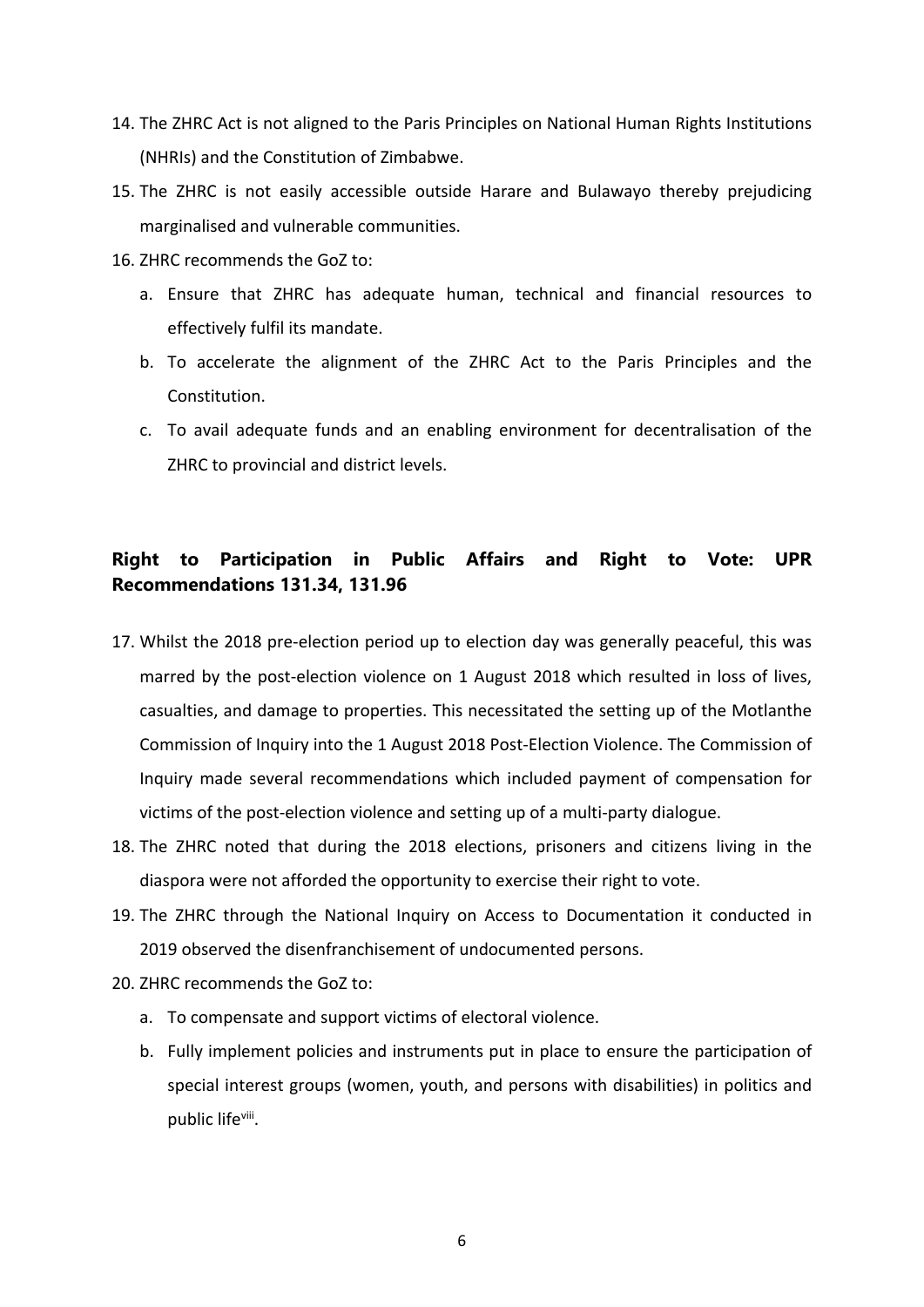- c. Ensure that all prisoners and Zimbabwean citizens in the diaspora are afforded the opportunity exercise the right to vote.
- d. Address barriers to registration of national documents.

## **Right to Physical and Moral Integrity, Freedom of Association, Arbitrary Arrest and Detention, Enforced Disappearances: UPR Recommendations 131.97, 132.96, 131.63, 131.64.**

- 21. The GoZ is commended for cross-cutting legislative reforms in the civil, political, and electoral policy environments by establishing oversight and monitoring mechanisms through Parliament, Independent Commissions and other Institutions, and the Judiciary.
- 22. ZHRC is concerned that the Maintenance of Peace and Order Act (MOPA) which repealed the POSA remains restrictive and thus needs to be reviewed.
- 23. While ZHRC has investigated<sup>ix</sup>, issued reports and statements condemning violence and recommended the GoZ to train law enforcement agencies and prosecute those who use excessive and disproportionate force on civilians and human rights defenders, incidences of arbitrary arrests, detentions and enforced disappearances continued to be recorded during the period under review<sup>x</sup>.
- 24. Accordingly, ZHRC recommends the GoZ to:
	- a. Ensure that HRDs and peaceful civilian demonstrators are protected for them to enjoy their right to life, privacy, freedom of peaceful assembly and association and expression not only from State agents, but also by private persons or entities.

## **Conditions of Detention Facilities: UPR Recommendation 131.75, 131.76**

- 25. As part of its prisons reform agenda, the GoZ is in the process of reviewing the Prisons Act. However, ZHRC's monitoring of prisons <sup>xi</sup> has revealed that the minimum standards of detention are not being adhered to<sup>xii</sup>.
- 26. Further, SRHR of women in prisons is compromised due to limited access to specialist health care services, shortages of sanitary ware and clean water.
- 27. ZHRC recommends the GoZ to:
	- a. Protect and promote humane treatment of and provision for prisoners.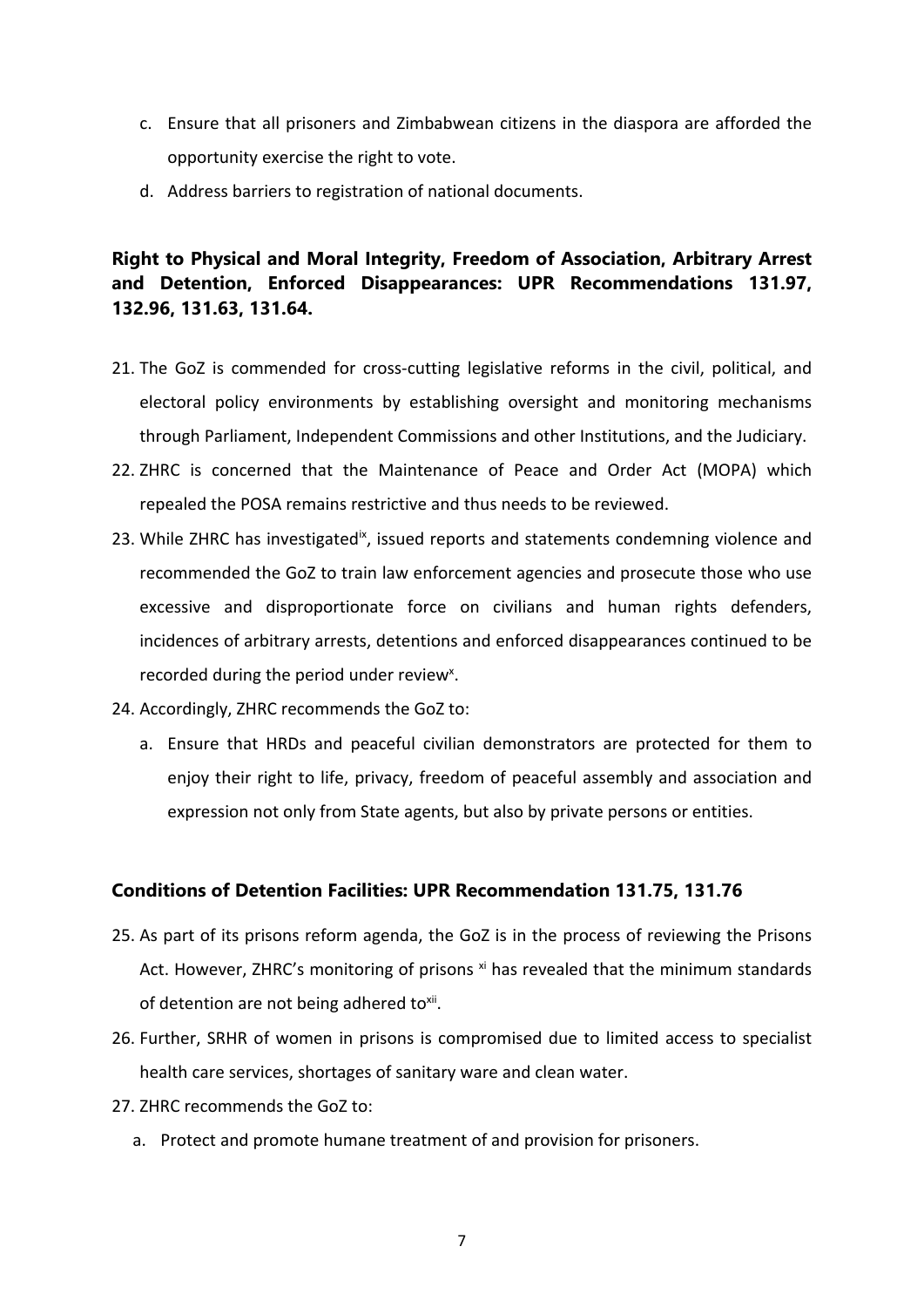- b. Expedite the alignment of the Prison Act in line with the human rights standards and norms.
- c. Decongest prisons. <sup>xiii</sup>
- d. Increase supplies of PPEs to prisoners and prison officers.

## **Rights related to Name, Identity and Nationality: UPR Recommendation 132.78**

- 28. ZHRC conducted a National Inquiry on Access to Documentation<sup>xiv</sup> which established widespread systemic challenges of accessing national documentation by citizens. This has resulted in difficulties by citizens without identification cards to access other rights such as health, education, employment, social services, voting and freedom of movement.
- 29. The National Inquiry noted unusual and additional challenges in accessing documents by some special interest groups which include minority groups, intersex persons, Tongogara refugees, persons with disabilities and prisoners.
- 30. The National Inquiry further highlighted that lack of access to documentation had <sup>a</sup> gender dimension which disproportionately affected women and children. $^{\text{sv}}$
- 32. ZHRC commends the GoZ for measures adopted to improve access to documentation such as assisting Cyclone Idai victims replace their lost documents and countrywide mobile registration programmes.<sup>xvi</sup> However, challenges experienced in accessing documentation remain <sup>a</sup> cause of concern.
- 33. Thus, ZHRC recommends the GoZ to:
	- a. Implement recommendations of the ZHRC National Inquiry Report including addressing the registration issues for Tongogara Refugees, disaster affected communities and intersex persons. xvii
	- b. Align the Citizenship of Zimbabwe Act [*Chapter 4:01*] with Chapter 3 of the Constitution paying due regard to the legality of dual citizenship as pronounced by the Constitutional Court<sup>xviii</sup>.
	- c. Align the Birth and Registration Act with the Constitution and policies and procedures thereof.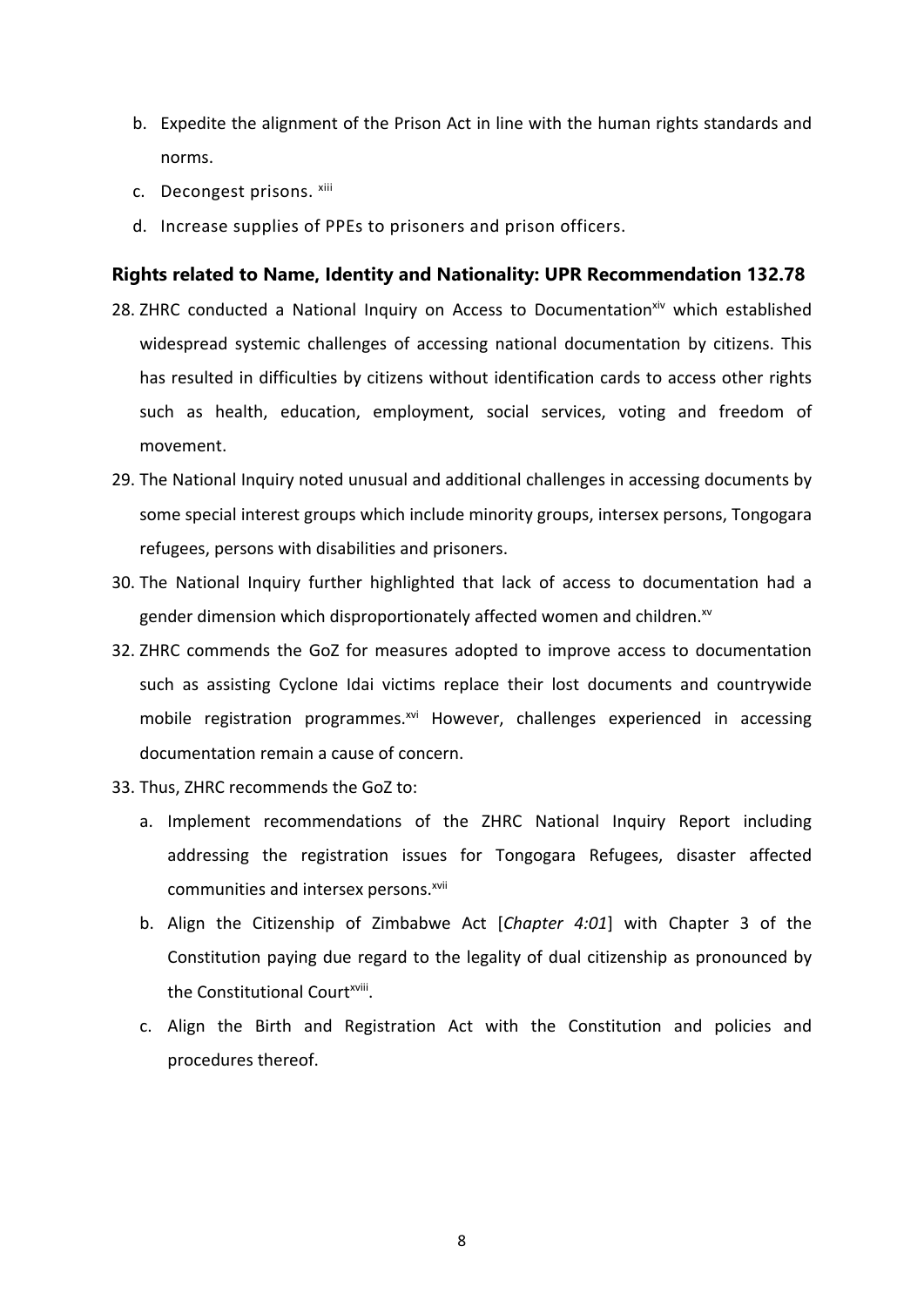### **Discrimination against Women: UPR Recommendations 131.52, 131.57, 131.59**

- 34. The GoZ should be commended for its concerted efforts to improve its legislative, institutional and policy framework aimed at accelerating the elimination of discrimination against women and promoting gender equality.<sup>xix</sup>
- 35. Women continue to face <sup>a</sup> range of gendered structural barriers to private and political participation and are under-represented at senior and management levels.
- 36. ZHRC recommends the GoZ to:
	- a. Implement Section 17 of the Constitution which provides for gender balance.
	- b. Raise awareness among critical stakeholders on the need to achieve substantive equality.
	- c. Put measures that compel political parties to create an enabling environment for women'<sup>s</sup> participation.
	- d. Strengthen the capacity of the National Gender Machinery.

## **Violence against Women: UPR Recommendations 131.70, 131.71, 131.72, 131.73**

- 37. The GoZ is commended for launching <sup>a</sup> National Programme on Gender-Based Violence prevention and response, covering the period 2016–2020 and adopting <sup>a</sup> National Action Plan (NAP) against Trafficking in Persons covering the period 2019 – 2021 to operationalise the Trafficking in Persons Act *[Chapter 9:25].* The NAP guides the implementation of related activities which include protection of women against trafficking and other forms of violence. While significant convictions have not been recorded, the GoZ is applauded that in 2016 alone, 72 cases were reported leading to 21 prosecutions, in 2017, 2 more cases were reported and 2 were convicted, and in 2018, 2 were reported leading to 2 convictions and 2 sentenced to prison. $^{xx}$
- 38. ZHRC also applauds the GoZ for the concrete steps towards amending Section 64 of the Criminal Law (Codification and Reform) Act [Chapter 9:23] to provide for *"minimum mandatory sentencing for rape and sexual offences"* with the minimum sentences proposed ranging from five (5) years to 30 years depending on the gravity of the offence.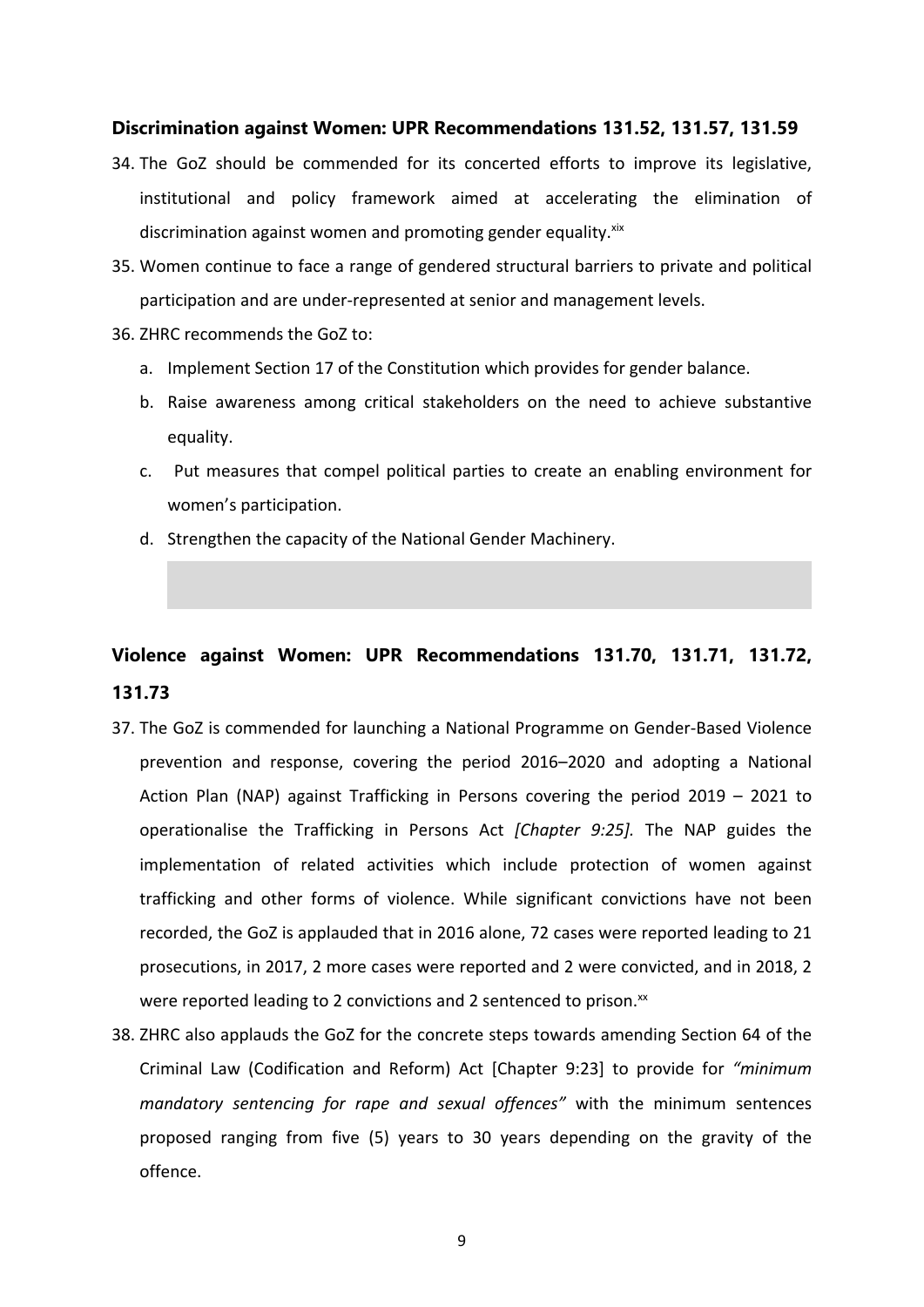- 39. Further, the existence of the institutional, policy and legislative frameworks and concrete programmes against gender-based violence is applauded. ${}^{\text{xx}}$
- 40. ZHRC is however concerned that:
	- a. High incidents of violence against women and girls have been recorded in Zimbabwe<sup>xxii</sup>exacerbated by the COVID-19 pandemic. Socio-economic challenges also contributed to domestic violence. The GBV Hotline (Musasa Project) recorded <sup>a</sup> total of 6,200 GBV calls from the beginning of the lockdown on 30 March until 27 November 2020<sup>xxiii</sup>.
- 41. Recommendations to the GoZ:
	- a. Amend the Domestic Violence Act to criminalise and punish psychological abuse, emotional, verbal, and economic abuse which in terms of Section 4 (2) (a) and (b) of the Domestic Violence Act do not constitute an offence.
	- b. Allocate adequate human, technical and financial resources for the implementation of the national programme on gender-based violence prevention and response.
	- c. Address the stigma discouraging survivors of gender-based violence from reporting, through advocacy, awareness-raising on the criminality of all forms of violence and grave consequences on women'<sup>s</sup> enjoyment of their rights.
	- d. Ensure progressive provision of sanitation facilities and sanitary ware for girls in schools.
	- e. Strengthen the capacity of Victim Friendly Unit (VFU) to provide effective services.

#### **Children: Definition; General Principles; Protection: UPR Recommendations 131.68, 131.69**

- 42. ZHRC welcomed the abolition of corporal punishment in the case of *S <sup>v</sup> Chokuramba. xxiv* Further, Section 16 of the Education Amendment Act of 2020 amends Section 68 of the Principal Act to provide on Section 68A (5) that under no circumstance is <sup>a</sup> teacher allowed to beat up <sup>a</sup> pupil.
- *43.* Further, ZHRC welcomes the GoZ'<sup>s</sup> efforts in raising awareness on child marriages through advocacy and campaigns. In 2016 the Constitutional Court abolished child marriages in the case of *Mudzuru and another <sup>v</sup> Ministry of Justice, Legal and Parliamentary Affairs. xxv*
- 44. The GoZ is also commended for expanding the Legal Aid Directorate (LAD) programme to more provincial centres to enhance access to justice including children in conflict with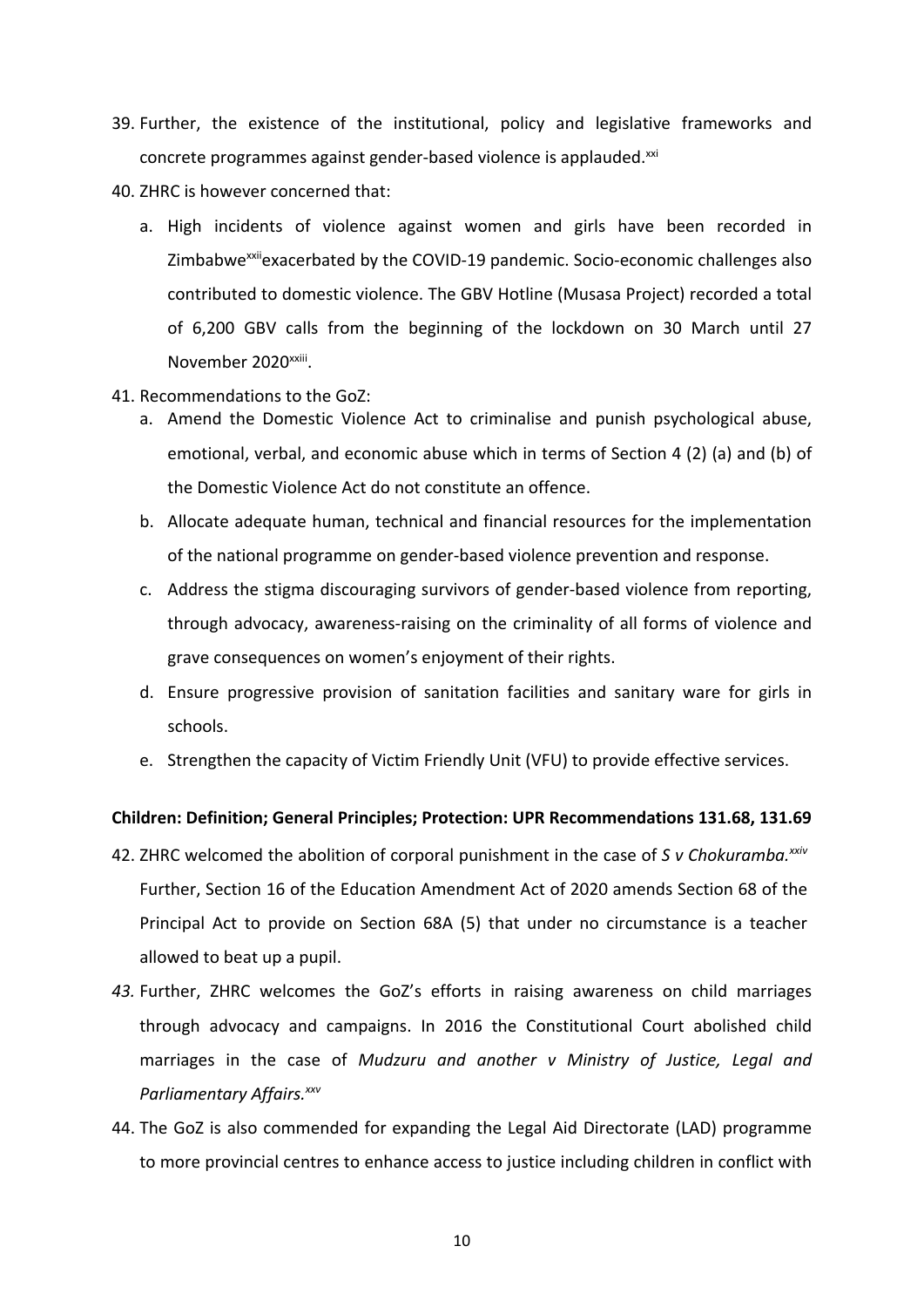the law.

- 45. Thus, ZHRC urges the GoZ to:
	- a. Expedite the enactment of the Children Amendment Bill and the Child Justice Bill
	- b. Expedite the enactment of laws that prohibit child marriages.
	- c. Further decentralise Legal Aid services to all districts.

## **Right to Health – General: UPR Recommendations 131.117, 131.118, 131.119, 131.124, 131.124, 132.81**

- 46. ZHRC applauds the GoZ for concrete efforts towards reduction of maternal mortality and accelerating efforts towards mitigating the impact of COVID-19 pandemic through preventive and restrictive measures and the introduction of vaccination programmes.
- 47. However, ZHRC is concerned with deteriorating health care standards due to persistent job action by medical personnel, shortage of drugs in public hospitals and clinics, nonavailability and outdated infrastructure and medical equipment as well as unaffordability of private health care.
- 48. ZHRC recommends the GoZ to:
	- a. Improve coverage of and access to affordable health care by allocating sufficient resources towards establishment and refurbishment of hospitals particularly in rural areas, recruitment of skilled health personnel, improved remuneration of health personnel and procurement of medical equipment and drugs.

i From the following Departments; Complaints Handling and Investigations, Monitoring and Inspections, Education Promotion and Research and from thematic Committees.

ii The government mobilised the military and police on search and rescue operations and airdropping of life-saving support as well as an ongoing effort to open road access to many of the affected wards that remained cut off as <sup>a</sup> result of damage of power and communication infrastructure and provision of food and nutrition, Water Sanitation and Hygiene (WASH), emergency shelter and non-food items, health, education, protection, logistics and emergency telecommunication, environment, forestry and wildlife restoration.

 $^{\text{\tiny{\text{III}}}}$  Information gathered through the monitoring visits carried out in the Cyclone affected areas

iv State of Transparency and Accountability Barometer (STAB) - (April to June, 2020), published by the National Association of Non-Governmental Organisations (NANGO), page 5 illustrates that the following court cases were filed against the police and other law enforcement agencies: High Court case was filed by the Media Institute of Southern Africa-Zimbabwe (Misa-Zim-babwe) and <sup>a</sup> journalist, Panashe Makufa, against the police and the Zimbabwe Media Commission over alleged harassment of journalists. A favourable judgment was handed down on April 20, 2020 by High Court judge Justice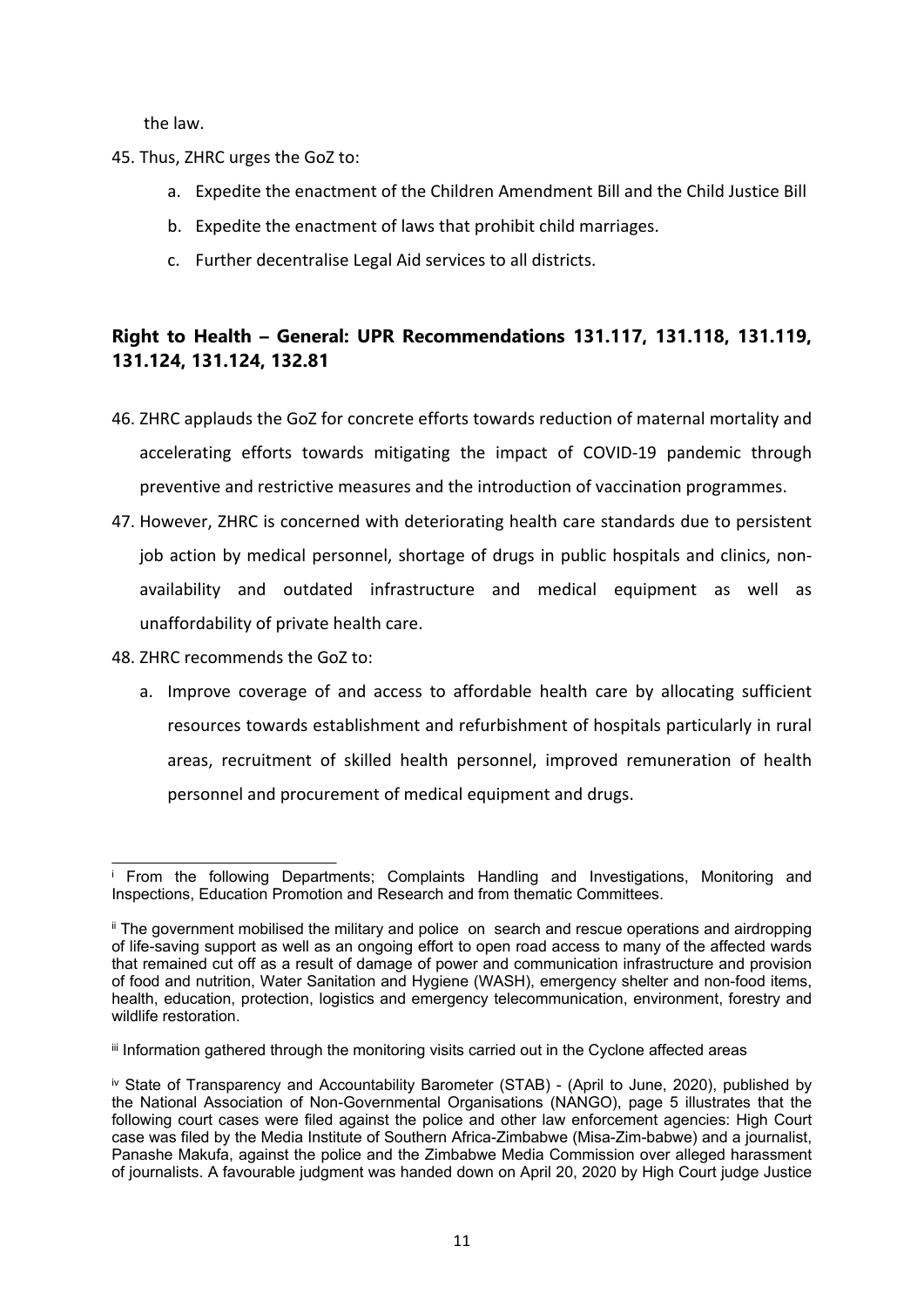Jacob Manzunzu that the police and other COVID-19 law enforcement agencies should refrain from unnecessarily arresting, detaining or interfering with the work of journalists; An urgent chamber application by Zimbabwe Lawyers for Human Rights (ZLHR) and <sup>a</sup> Karoi woman, Lucia Masvondo, against the Ministry of Home Affairs and the ZRP was also granted in favour of the applicant when Justice Happias Zhou upheld the application ordering the State security agents, soldiers and the police to refrain from beating, harassing, assaulting and violating citizens' rights when enforcing lockdown regulations. This order came in the wake of reports by the ZHRC and Zimbabwe Lawyers for Human Rights that more than 150 cases of brutality on citizens by lockdown enforcers were documented during the first 21-day lockdown period. In two of the cases, <sup>a</sup> Bulawayo men, Levison Ncube and Paul Munakopa were allegedly assaulted to death by law enforcement agencies during lockdown.

<sup>v</sup> GoZ should be guided by the Siracusa Principes adopted by the UN Economic and Social Council in 1984, and UN Human Rights Committee General Comments on states of emergency and freedom guiding government responses that restrict human rights for reasons of public health or national emergency that such measures taken to protect the population that limit people'<sup>s</sup> rights and freedoms must be lawful, necessary, and proportionate; Further, GoZ should take heed of the March 16, 2020 pronouncement by <sup>a</sup> group of United Nations Human Rights Experts that "*emergency declarations based on the COVID-19 outbreak should not be used as <sup>a</sup> basis to target particular groups, minorities, or individuals. It should not function as <sup>a</sup> cover for repressive action under the guise of protecting health... and should not be used simply to quash dissent"*

vi In Banjul, the Gambia in 2019.

<sup>vii</sup> In Geneva, Switzerland in February 202.

viii For example the Revised National Gender Policy of 2017, the Gender Commission Act, The Youth Quota and the National Disability Policy

<sup>ix</sup> For example, ZHRC instituted investigations on the case of abduction of Johanna Mamombe and two others…yet to get details of the investigation from ZHRC.

<sup>x</sup> CSU received alarming reports of arbitrary arrests, abductions and forced disappearances in the period before and after the proposed demonstrations on the 31<sup>st</sup> of July 2018. In 2020 alone, the arbitrary arrest and detention of persons like Hopewell Chin'ono, Jacob Ngarivhume,, Godfrey Kurauone, Job Sikhala, Fadzai Mahere, Jacob Mafume and students like Takudzwa Ngadziore and Tawanda Muchehiwa highlight the continued human rights violations.

xi ZHRC has monitored 36 prisons and 9 police cells as at August 2020, and produced reports with recommendations for the improvement of detention conditions, see Monitoring and Inspection Report to Karoi Prison, 11 July 2019, available at [http://www.zhrc.org.zw/wp-content/uploads/2020/11/Karoi-](http://www.zhrc.org.zw/wp-content/uploads/2020/11/Karoi-Follow-up-Prison-Report-Final.pdf)[Follow-up-Prison-Report-Final.pdf](http://www.zhrc.org.zw/wp-content/uploads/2020/11/Karoi-Follow-up-Prison-Report-Final.pdf)

xii Issues of concern relate to shortage of food, poor nutrition of meals, shortage of water in cells, incarceration of children offenders, overcrowding and related consequences on health conditions especially during the COVID-19 pandemic, poor clothing and limited/lack of medical provision xiii Detention facilities are difficult to subject to social distancing and use of basic protective measures such as social distancing and hygiene rules thus exposing inmates to greater health risks compounded by the fact that the ZPCS face difficulties in regularly supplying masks to every inmate and to supply sanitizers and institute temperature checks.

xiv Final Report with recommendations available at: [http://www.zhrc.org.zw/wp](http://www.zhrc.org.zw/wp-content/uploads/2020/11/NI-Report-1.pdf)[content/uploads/2020/11/NI-Report-1.pdf](http://www.zhrc.org.zw/wp-content/uploads/2020/11/NI-Report-1.pdf).

31.<sup>×v</sup> Inquiry Report available on [http://www.zhrc.org.zw/wp](http://www.zhrc.org.zw/wp-content/uploads/2020/11/NI-Report-1.pdf)[content/uploads/2020/11/NI-Report-1.pdf](http://www.zhrc.org.zw/wp-content/uploads/2020/11/NI-Report-1.pdf) It was established that four thousand and sixty-five (4,065) females submitted written evidence on challenges related to accessing birth certificates compared to two thousand nine hundred and ninetynine (2,999) males. An analysis of statistics from the National Inquiry database revealed that sixty-four-point four point per cent (64.4%) of women experienced